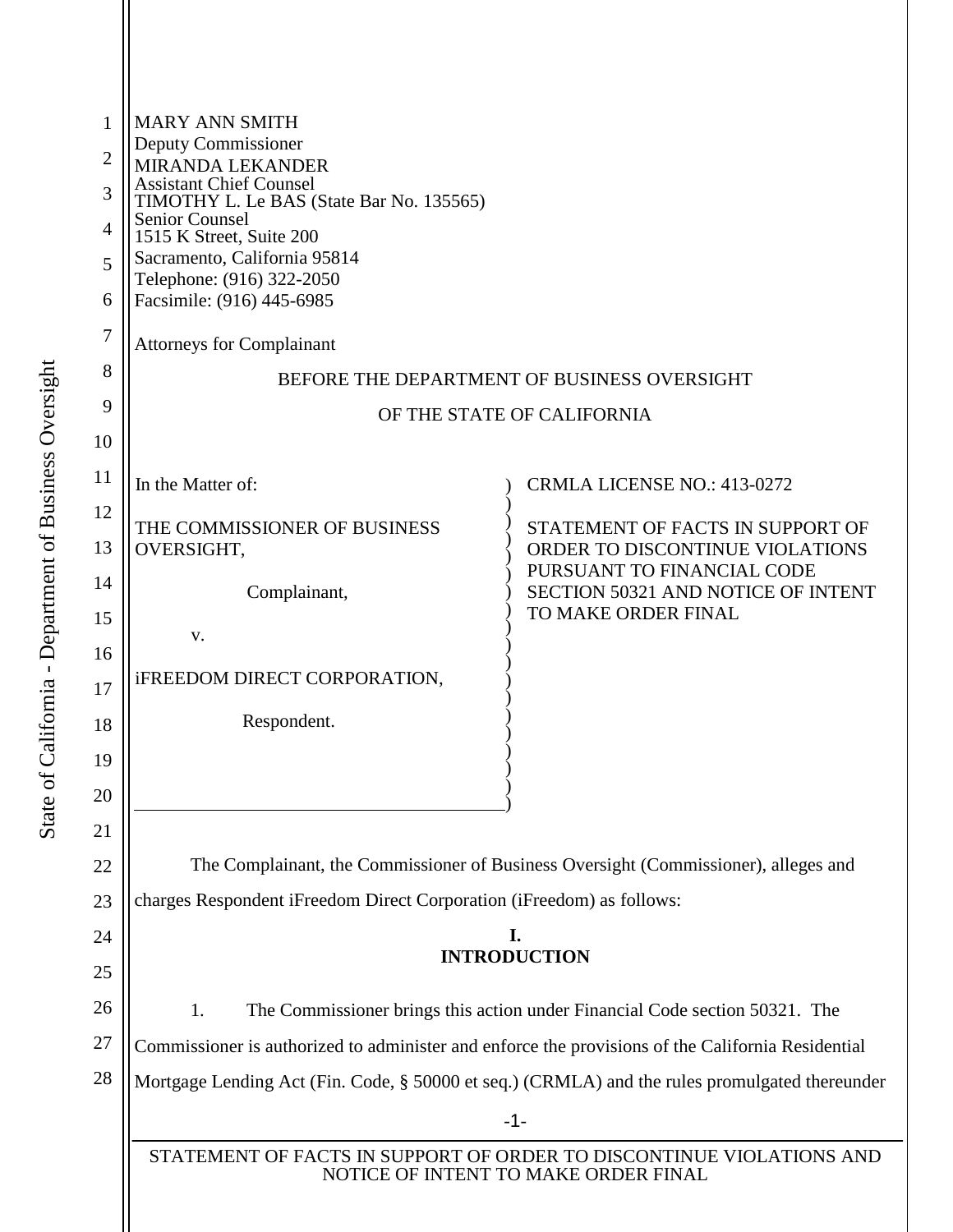State of California - Department of Business Oversight State of California - Department of Business Oversight 7

8

9

10

11

12

13

14

15

16

17

18

19

20

1 2 (Cal. Code Regs., tit. 10, § 1950.003 et seq.) that regulate the business and activities of residential mortgage lenders and servicers.

3 4 5 6 2. iFreedom is a residential mortgage lender and servicer licensed by the Commissioner pursuant to the CRMLA. iFreedom has its place of business located at 124 N. Charles Lindberg Drive, Salt Lake City, Utah 84116. iFreedom employs mortgage loan originators in its CRMLA business.

## **II. CRMLA VIOLATIONS**

3. On or about April 4, 2016, the Commissioner commenced a regulatory examination of the books and records of iFreedom under the CRMLA. Based on this examination, the Commissioner found violations of the CRMLA which were explained in two examination reports dated July 28, 2016 and November 14, 2016.

4. Financial Code section 50307 requires each residential mortgage lender or servicer to file an annual report known as the "Principal Amount of Loans Originated and Aggregate Amount of Loans Serviced" report ("Annual Report"). Although iFreedom filed its Annual Report with the Commissioner each year since 2009, iFreedom failed to report servicing activity of its subservicer, Central Loan Administration, on each report. This report is filed under penalty of perjury. In its examination report of November 14, 2016, the Commissioner requested iFreedom to report its servicing activity in corrected annual reports and/or in the Mortgage Call Report filed through the Nationwide Mortgage Licensing System. To date, iFreedom has failed to provide corrected reports.

21 22 23 24 5. In the examination report of November 14, 2016, the Commissioner requested iFreedom to report its servicing activity in corrected annual reports and/or in the Mortgage Call Report filed through the Nationwide Mortgage Licensing System & Registry. To date, iFreedom has failed to provide corrected reports to the Commissioner.

25 26 27 28 6. Financial Code section 50204, subdivision (i), prohibits an unlawful act in violation of Business and Professions Code section 17200. Civil Code section 2923.5, subdivision (e), requires a mortgage servicer to post a prominent link on the homepage of its Internet website which must include the following:

STATEMENT OF FACTS IN SUPPORT OF ORDER TO DISCONTINUE VIOLATIONS AND NOTICE OF INTENT TO MAKE ORDER FINAL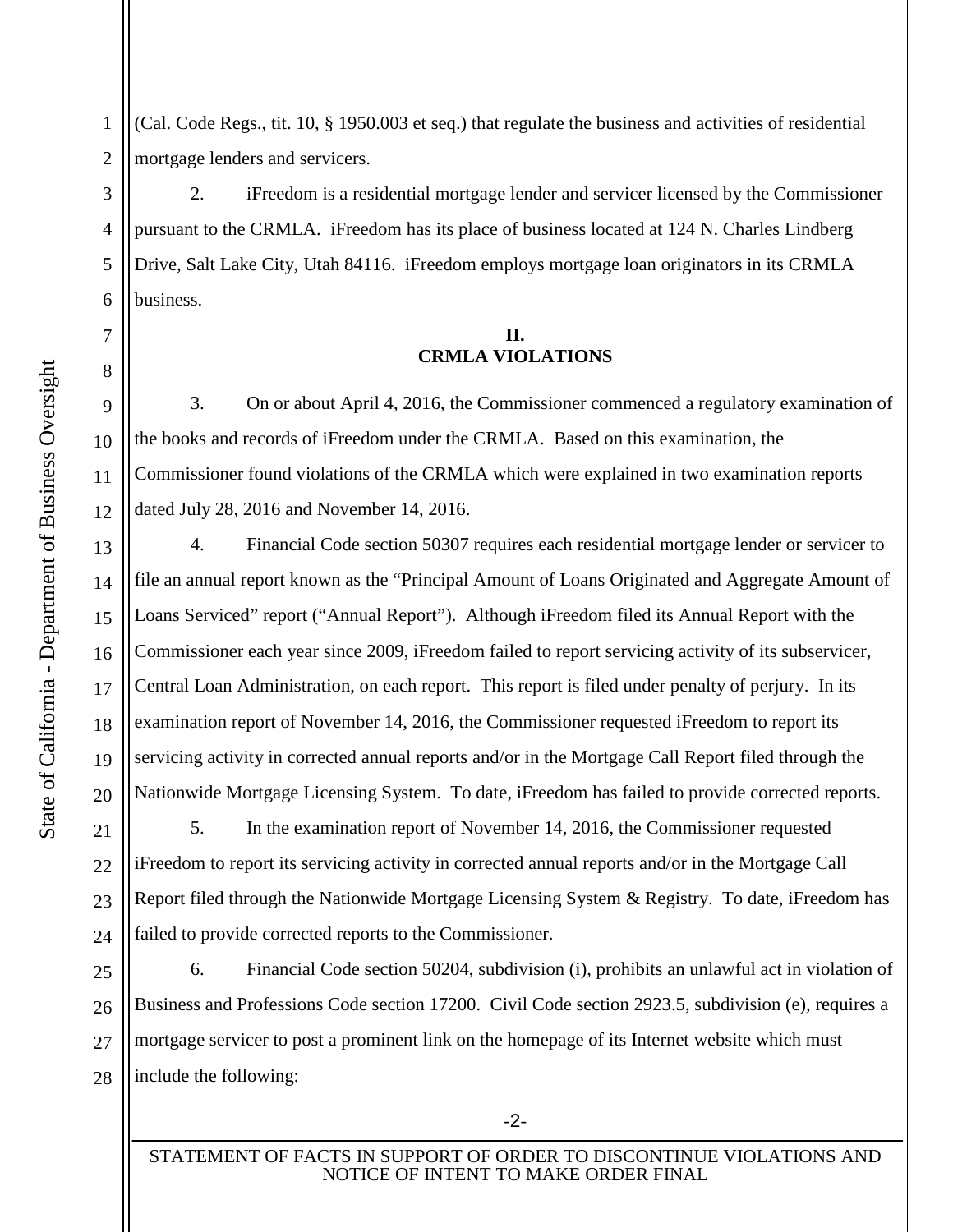1 2 3 (a) Options that may be available to borrowers who are unable to afford their mortgage payments and who wish to avoid foreclosure, and instructions to borrowers advising them of steps to take to explore those options.

(b) A list of financial documents borrowers should collect and be prepared to present to the mortgage, beneficiary, or authorized agent when discussing options for avoiding foreclosure.

(c) A toll-free telephone number for borrowers who wish to discuss options for avoiding foreclosure with their mortgage, beneficiary, or authorized agent.

(d) The toll-free telephone number made available by HUD to find a HUD-certified housing counseling agency.

7. As cited in the Commissioner's examination reports, iFreedom did not have a prominent link on its website, as required by law. To date, iFreedom has not submitted to the Commissioner the requested corrective action to comply with the law.

8. Financial Code section 50204, subdivision (o), and Civil Code section 2948.5 provide that a borrower shall not be required to pay interest on a loan more than one day prior to the date the loan proceeds are disbursed to the borrower, as specified. iFreedom overcharged interest to borrowers on the following two (2) of sixteen (16) loan files reviewed during the examination:

| Loan<br>Number | <b>Borrowers</b> | Date<br>Disbursed | Interest<br><b>Start Date</b> | Interest<br>Charged | Correct<br>Charge | Overcharge | Extra<br>Davs |
|----------------|------------------|-------------------|-------------------------------|---------------------|-------------------|------------|---------------|
| 0000481262     | JG               | 07/13/2015        | 07/10/2015                    | \$802.65            | \$729.68          | \$72.97    |               |
| 2002012399     | JB               | 01/19/2016        | 01/15/2016                    | \$344.76            | \$283.89          | \$60.87    |               |

9. Although the examination report requested refunds for both borrowers, iFreedom failed to refund overcharged interest to Borrower JG. iFreedom provided an escrow ledger from its settlement agent, Castlehead, Inc. Escrows, indicating that some loan proceeds were disbursed on July 13, 2015 (not July 10, 2015 as contended by iFreedom). The examination report of November 14, 2016 requested evidence of either a refund to the borrower, or complete information from the settlement agent's escrow ledger to demonstrate the disbursement date. iFreedom failed to provide that information. Moreover, interest overcharges were noticed in the prior examination that commenced on November 1, 2011; thus, this is a repeat violation by iFreedom.

4

5

6

7

8

9

10

11

12

13

14

15

16

17

18

19

20

21

22

23

24

25

26

27

28

-3-

STATEMENT OF FACTS IN SUPPORT OF ORDER TO DISCONTINUE VIOLATIONS AND NOTICE OF INTENT TO MAKE ORDER FINAL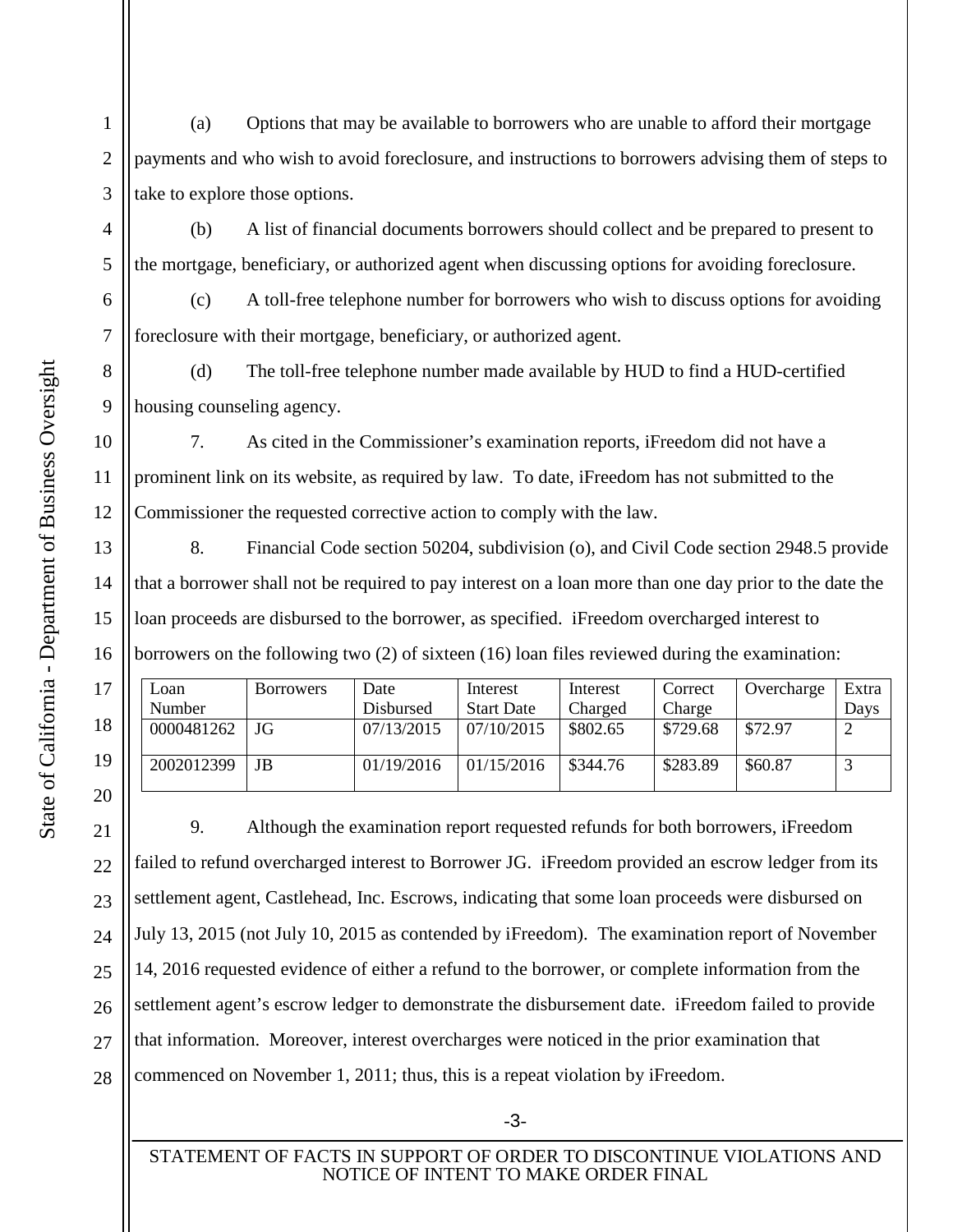## 10. Financial Code section 50321 provides in pertinent part:

If, after investigation, the commissioner has reasonable grounds to believe that any licensee has violated its articles of incorporation or any law or rule binding upon it, the commissioner shall, by written order addressed to the licensee, direct the discontinuance of the violation. The order shall be effective immediately, but shall not become final except in accordance with the provisions of Section 50323.

11. Financial Code section 50323 provides:

(a) No order issued pursuant to Section 50321 or 50322 may become final except after notice to the affected licensee of the commissioner's intention to make the order final and of the reasons for the finding. The commissioner shall also notify the licensee that upon receiving a request the matter will be set for hearing to commence within 15 business days after receipt. The licensee may consent to have the hearing commence at a later date. If no hearing is requested within 30 days after the mailing or service of the required notice, and none is ordered by the commissioner, the order may become final without hearing and the licensee shall immediately discontinue the practices named in the order. If a hearing is requested or ordered, it shall be held in accordance with the provisions of the Administrative Procedure Act (Chapter 5 (commencing with Section 11500) of Part 1 of Division 3 of Title 2 of the Government Code), and the commissioner shall have all of the powers granted under that act. If, upon the hearing, it appears to the commissioner that the licensee is conducting business in an unsafe and injurious manner or is violating its articles of incorporation or any law of this state, or any rule binding upon it, the commissioner shall make the order of discontinuance final and the licensee shall immediately discontinue the practices named in the order.

(b) The licensee has 10 days after an order is made final to commence an action to restrain enforcement of the order. If the enforcement of the order is not enjoined within 10 days by the court in which the action is brought, the licensee shall comply with the order.

-4-

1

2

3

4

5

6

7

8

9

10

11

12

13

14

15

16

17

18

19

20

21

22

/ / /

/ / /

/ / /

/ / /

/ / /

/ / /

/ / /

23

24

25

26

27

28